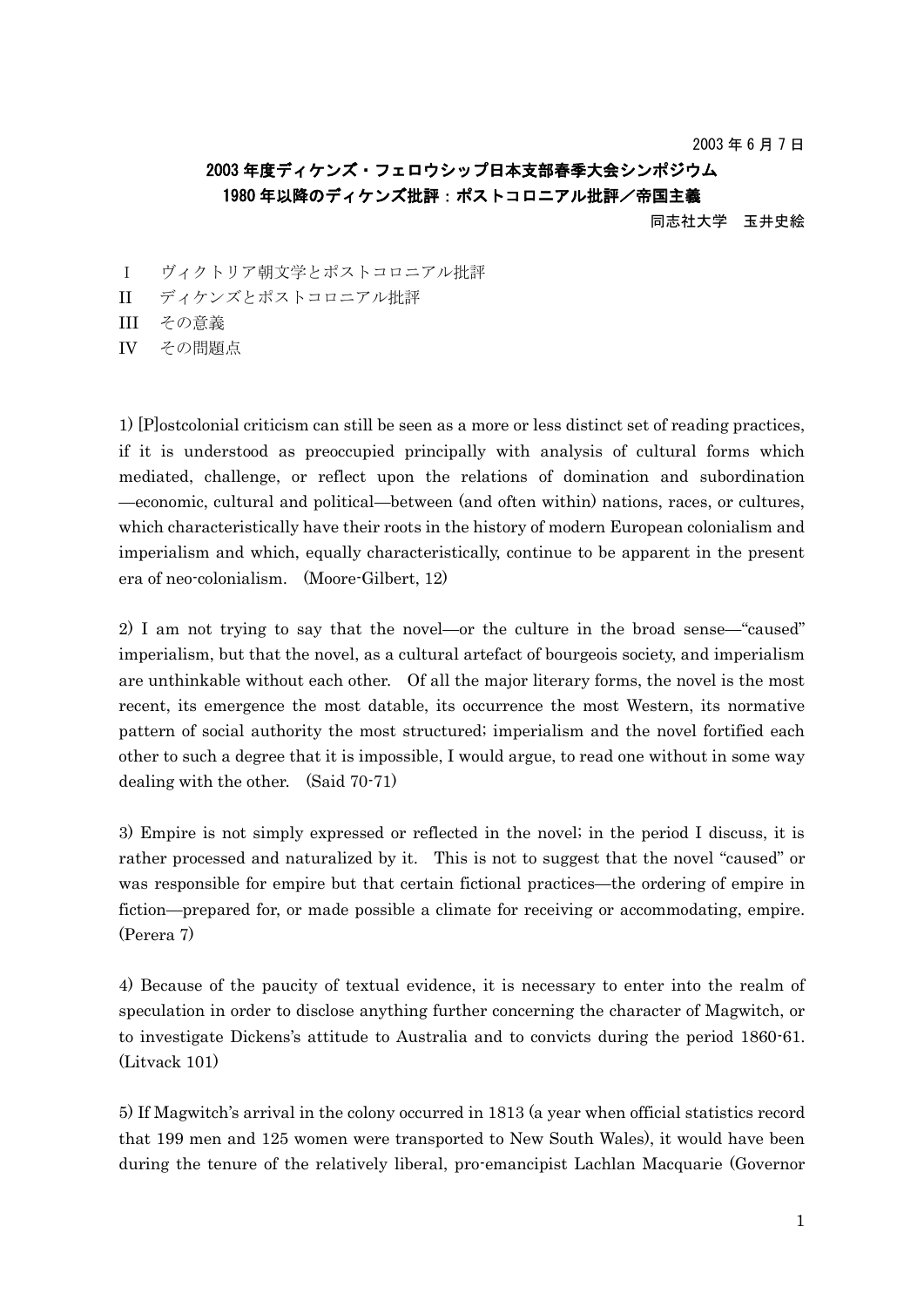from 1810 to 1821), a time of widening opportunity for transportees. Magwitch tells Pip that he had been working for a 'master' (as an assignee), had received his 'liberty' (or ticketof-leave), and had gone to work for himself. His emancipation cannot be precisely dated, but according to Meckier's chronology it occurred at a time when tickets-of-leave were readily granted; in fact, as Shaw notes, Macquarie was criticised for being too generous: from 1810 to 1820 he granted parole to 2319 convicts—or one-fifth to one-quarter of the total who arrived during period. (Litvack 103)

6) Carker feels the earth tremble, sees the "red eyes bleared and dim" close in upon him: the engine beats him down and whirls him away, striking him limb from limb, and "licks his stream of life up with its fiery heat." He seems killed, however, as much by an improbable heat—a kind of grilling alive not in Calcutta but somewhere near the south coast of England—as he is by the train. The cold light of the morning is marked by a "red suffusion of the coming sun," he feels hot even though the air is chill and comfortless, and he beholds the un in all its dreadful glory before he is smashed to pieces. By virtue of a burning, explosive imagery that suggests the geography and population of colonized peoples whose labor has produced Dombey's wealth, the colonized destroy the grand vizier of a soon to be deposed mercantile potentate. (David 75)

7) The silence about China in Little Dorrit, systematically hidden and suppressd, acts as a crucial agent which holds together all the arrangement that we call this text. That is to say, the silence about China is a necessary condition for the possibility of the text's existence. (Xu 63)

8) There is . . . a predictability in some of the moves of this critical writing, whose effect confirms for the critic both the history he or she is looking for, and the reading of the reading of the historical present that is supposed to be the aim of a criticism centred of history. The deconstructive move itself, which finds the colonialist the haunted and demonic figure, ends up by re-centring the text it was supposed to take out of the metropolitan context. (Tambling 155-56)

9) To deconstruct the text, to examine the process of its production, to identify the myths of imperialism structuring it, to show how the oppositions on which it rests are generated by political needs at given moments in history, quickened the text to life in our world. (qtd. in Gandhi 65)

10) My reading of *Hard Times* is a reminder that any great novel speaks to readers coming to it in historical times and cultural contexts which may be very different from those which gave it its origins. Thus my efforts to 'Africanize' *Hard Times* will have served a purpose if it reminds us that Dickens's art is supple and multi-layered and his novels are dynamic, so that reading them is never a finished process and their meanings are constantly renewed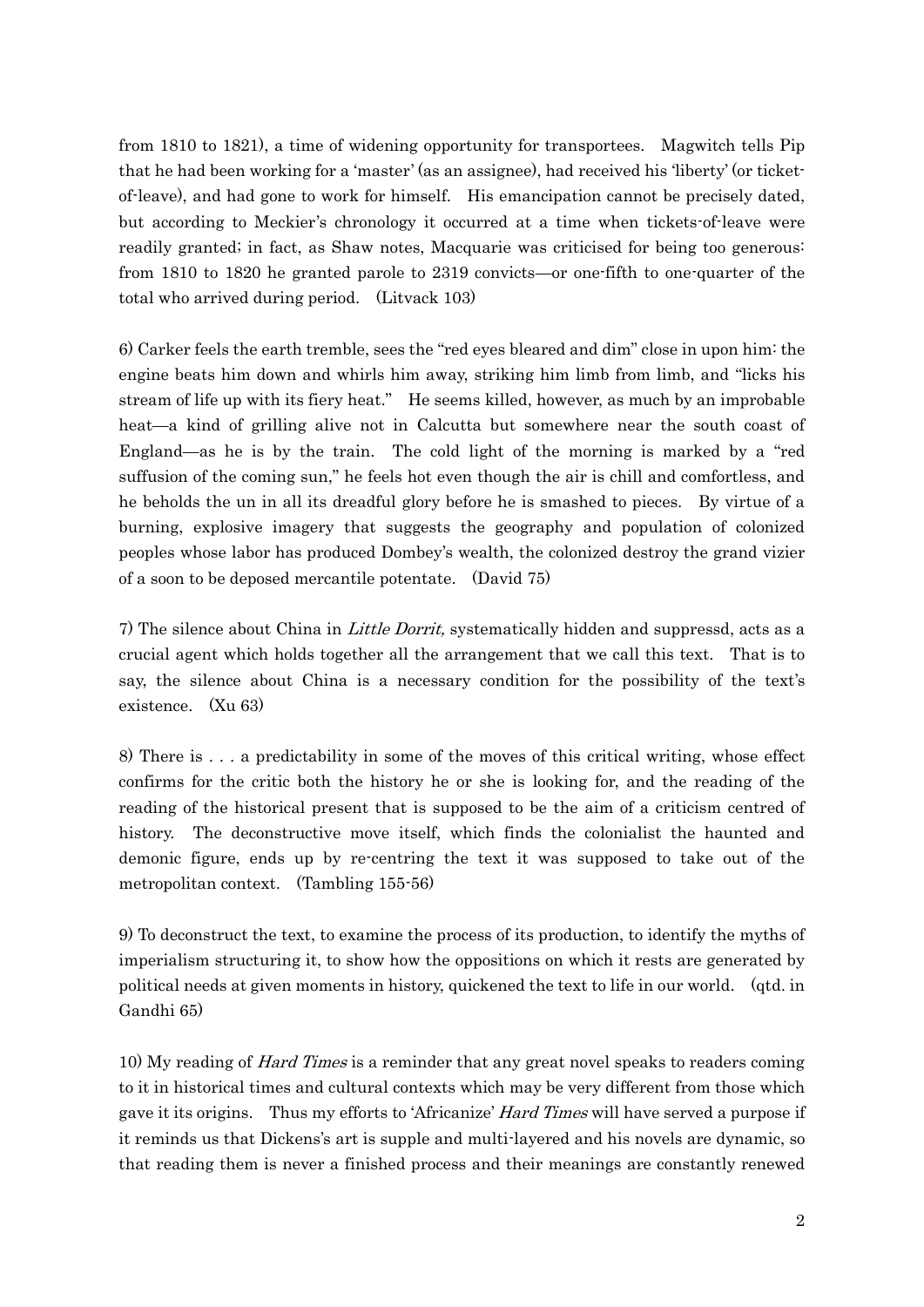as the reader reappropriates them in terms of his or her own experience. Europe was the poorer of not seeking to learn from Africa and the values of *Ubuntu*. Africa will be the poorer if it turns to Europe and ignores its own ways of knowing. In Africa we should attend to Dickens's warning to the reader in the last paragraph of Hard Times:

Dear reader! It rests with you and me, whether, in our two fields of action, similar things should be or not. Let them be!

## Works Cited

- Brantlinger, Patrick. Rule of Darkness: British Literature and Imperialism, 1830-1914. Ithaca: Cornell UP, 1988.
- Cheadle, Brian. "Despatched to the Periphery: The Changing Play of Centre and Periphery in Dickens's Work." Dickens, Europe and the New Worlds. 100-12.
- David, Deirdre. Rule Britannia: Women, Empire, and Victorian Writing. Ithaca: Cornell UP, 1995.
- Gandhi, Leela. Postcolonial Theory. Edinburgh: Edinburgh UP, 1998.

House, Humphry. The Dickens World. London: Oxford UP, 1942.

Jacobson, Wendy S. ed. *Dickens and the Children of Empire*. Houndmills: Palgrave, 2000.

Johnson, Edgar. Charles Dickens: His Tragedy and Triumph. Boston: Little Brown, 1952.

- Litvack, Leon. "Dickens, Australia and Magwitch, Part I: The Colonial Context." Dickensian 95 (1999): 24-50.
- ---. "Dickens, Australia and Magwitch, Part II: The Search for le cas Magwitch." Dickensian 95 (1999): 101-27.
- Matsika, Greenwell. "Dickens in Africa: 'Africanizing Hard Times." Dickens and the Children of Empire. 173-83.
- Moore-Gilbert, Bart. Postcolonial Theory: Contexts, Practices, Politics. London: Verso, 1997.

Nayder, Lillian. "Class Consciousness and the Indian Mutiny in Dickens's 'The Perils of